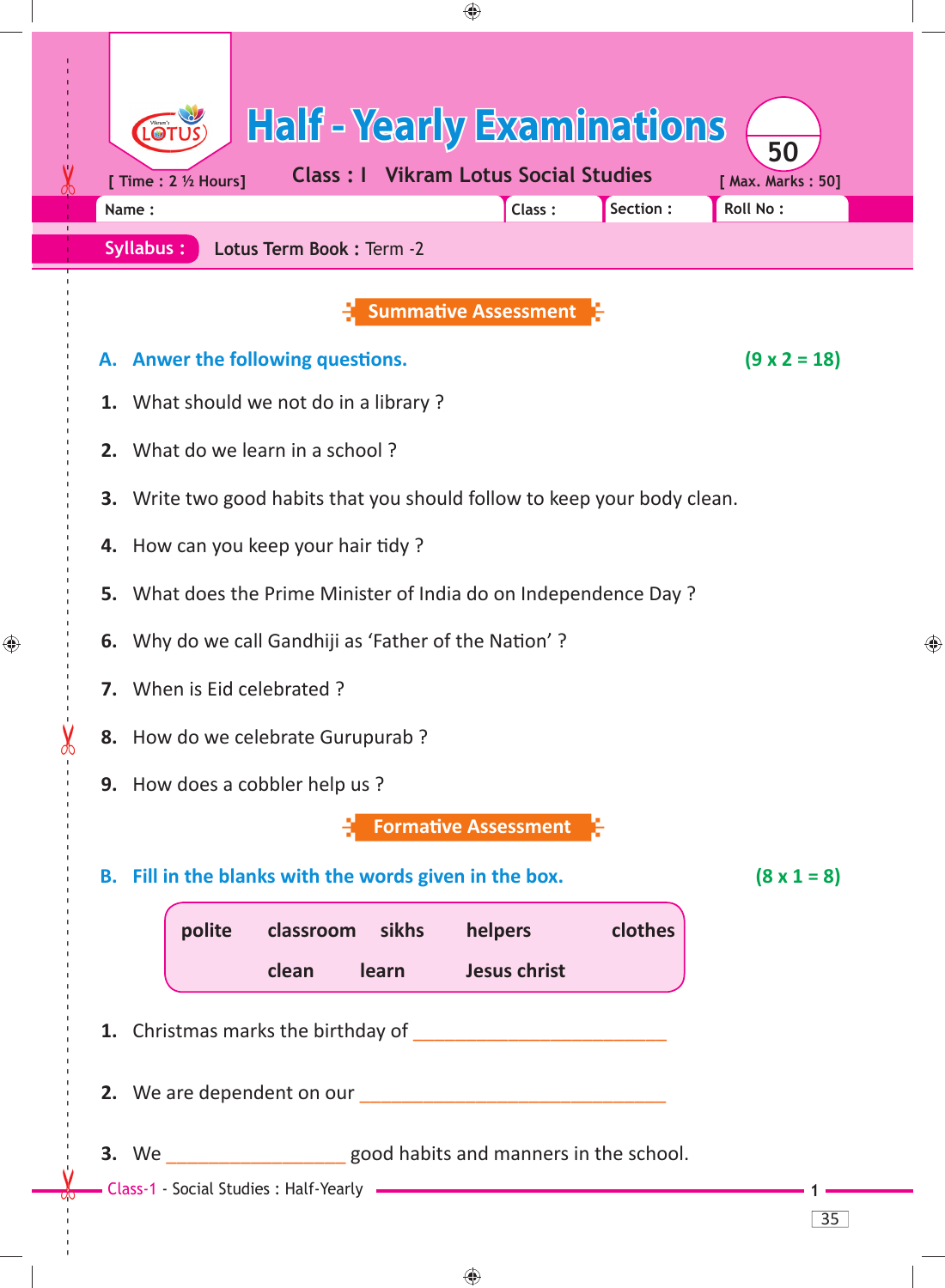|    | 4. We should always wear _______________________ clothes.              |                                                                                                          |                    |
|----|------------------------------------------------------------------------|----------------------------------------------------------------------------------------------------------|--------------------|
|    | 5. We should be _______________ to people we meet.                     |                                                                                                          |                    |
|    | <b>6.</b> Each <u>Consequence</u> Equipment for a particular class.    |                                                                                                          |                    |
|    |                                                                        |                                                                                                          |                    |
|    | 8. A tailor stitches _______________________ for us.                   |                                                                                                          |                    |
|    | C. Write 'T' for true and 'F' for false statements.                    |                                                                                                          | $(8 \times 1 = 8)$ |
|    | I. People go to temples on christmas.                                  |                                                                                                          |                    |
|    | 2. The president of India hoists flag at Red Fort on Independence Day. |                                                                                                          |                    |
|    | <b>3.</b> We should always try to learn good habits.                   |                                                                                                          |                    |
|    | 4. In India we have national holidays on National festivals.           |                                                                                                          |                    |
|    |                                                                        | 5. 25 <sup>th</sup> December is an important festival of the christians as Jesus christ was born on this |                    |
|    | day.                                                                   |                                                                                                          |                    |
|    | 6. We should get up late in the morning.                               |                                                                                                          |                    |
|    |                                                                        |                                                                                                          |                    |
|    | 7. Our National Anthem was written by Rabindranath Tagore.             |                                                                                                          |                    |
|    | 8. Holi is a festival of lights.                                       |                                                                                                          |                    |
| D. | Multiple choice questions. Tick $(v')$ the correct option.             |                                                                                                          |                    |
| 1. | Christmas is celebrated by                                             |                                                                                                          |                    |
|    | 1) Sikhs                                                               | 2) Christians                                                                                            |                    |
|    | 3) Muslims                                                             | 4) Hindus                                                                                                | $(8 \times 1 = 8)$ |
|    | 2. On $2^{nd}$ October we celebrate the birthday of                    |                                                                                                          |                    |
|    | 1) Mahatma Gandhi                                                      | 2) Indira Gandhi                                                                                         |                    |

 $\bigoplus$ 

 $\bigoplus$ 

♦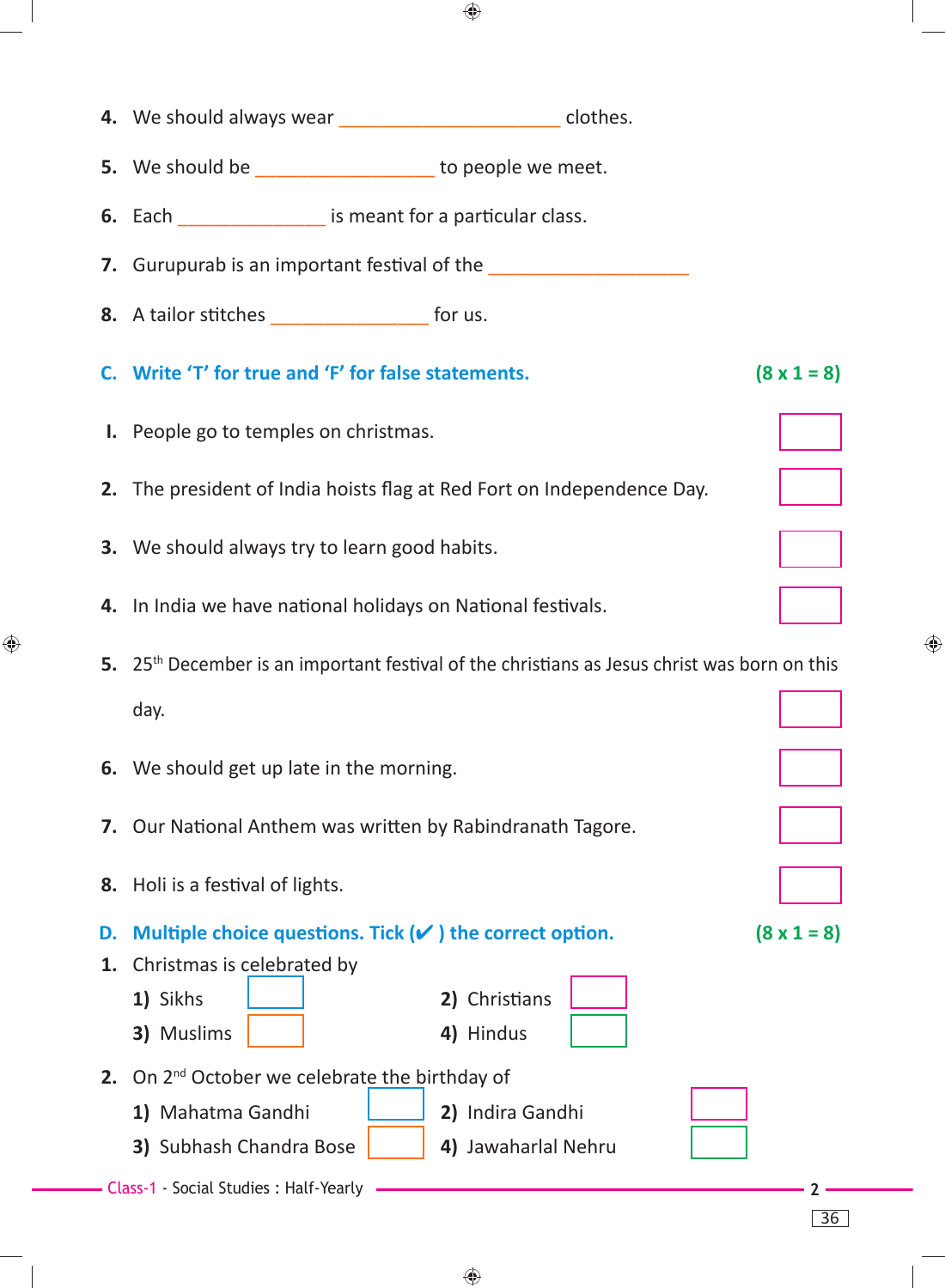|    | 3. When someone gives you any gift, you should say.           |      |                     |       |
|----|---------------------------------------------------------------|------|---------------------|-------|
|    | 1) Thank you                                                  |      | 2) Sorry            |       |
|    | 3) Please                                                     |      | 4) Excuse me        |       |
|    | 4. Teachers sit in free time in                               |      |                     |       |
|    | 1) Medical room                                               |      | 2) Staff room       |       |
|    | 3) Principal's office                                         |      | 4) Assembly hall    |       |
|    | 5. Schools have a special dress called                        |      |                     |       |
|    | 1) Platform                                                   |      | 2) Uniform          |       |
|    | 3) Suit                                                       |      | 4) Unicorn          |       |
|    |                                                               |      |                     |       |
|    | 6. When you request someone to give something, you should say |      |                     |       |
|    | 1) Sorry                                                      |      | 2) Please           |       |
|    | 3) Excuse me                                                  |      | 4) Thank you        |       |
|    | 7. Our National Anthem is                                     |      |                     |       |
|    | 1) Jana Gana Mana                                             |      | 2) Vande Mataram    |       |
|    | 3) Saare Jahan Se Achchha                                     |      | 4) I Love My India  |       |
| 8. | By what name do we call the holy month of fasting by muslims? |      |                     |       |
|    | 1) Ramzan                                                     |      | 2) Christmas        |       |
|    | 3) Diwali                                                     |      | 4) Gurupurab        |       |
|    | E. Match the following areas with their names.                |      |                     | (4 M) |
|    |                                                               | (i)  | <b>CANTEEN</b>      |       |
|    |                                                               | (ii) | <b>LIBRARY</b>      |       |
|    |                                                               |      | (iii) ACTIVITY ROOM |       |
|    |                                                               |      | (iv) ASSEMBLEY HALL |       |
|    | Class-1 - Social Studies : Half-Yearly                        |      |                     |       |
|    |                                                               |      |                     | 37    |
|    |                                                               |      |                     |       |

♦

 $\lambda$ 

 $\bigoplus$ 

 $\partial$ 

 $\bigoplus$